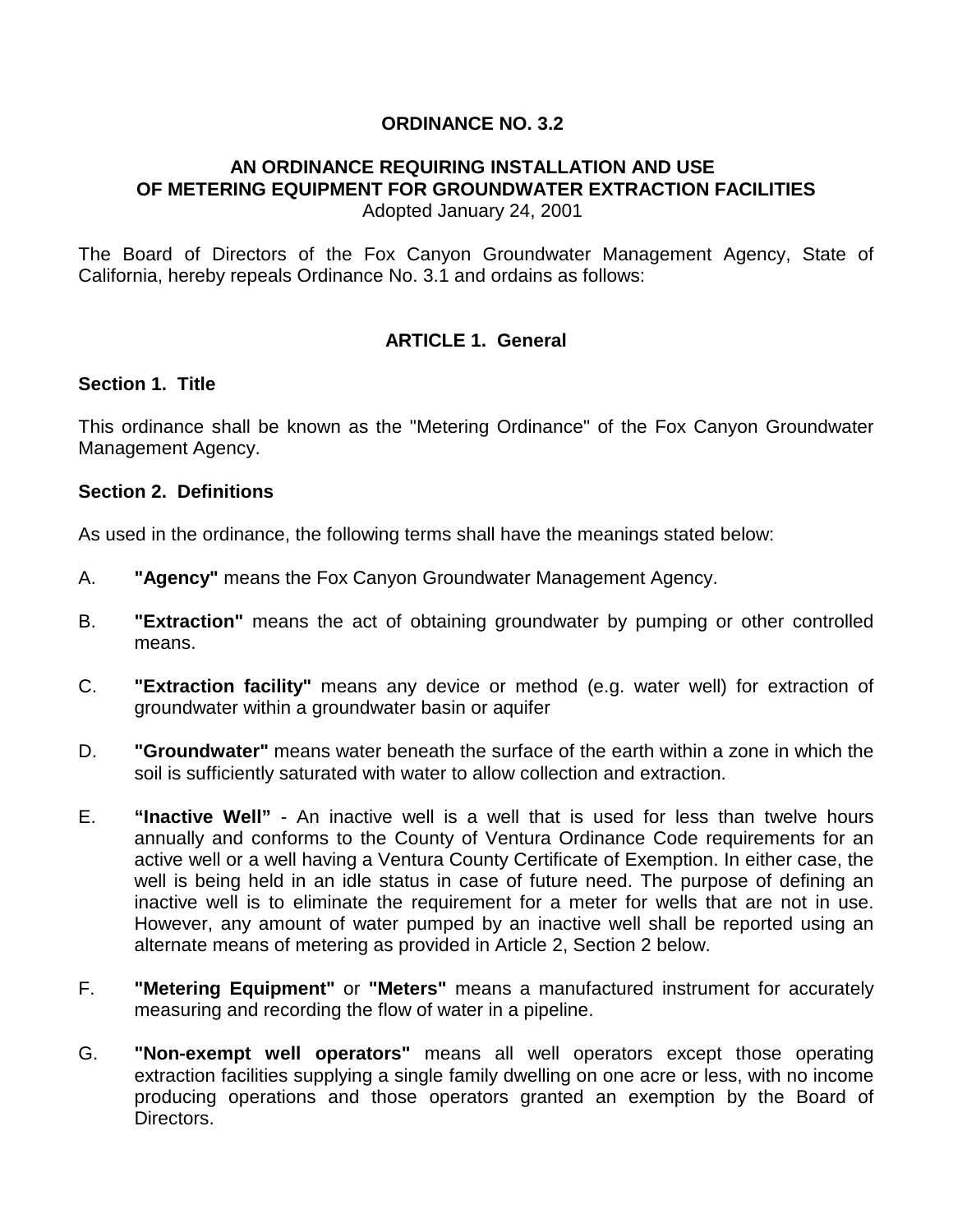- H. **"Operator"** means a person who operates a groundwater extraction facility. In the event the Agency is unable to determine who operates a particular extraction facility, then "operator" shall mean the person to whom the extraction facility is assessed by the County Assessor, or, if not separately assessed, the person who owns the land upon which the extraction facility is located.
- I. **"Person"** includes any state or local governmental agency, private corporation, firm, partnership, individual, group of individuals, or, to the extent authorized by law, any federal agency.

# **ARTICLE 2. Installation and Use of Metering Equipment**

#### **Section 1. Installation Requirement**

Operators of extraction facilities shall install metering equipment on each well that extracts groundwater. Meters are not required on inactive wells as defined in this ordinance, nor are meters required for extraction facilities supplying a single family dwelling on one acre or less, with no income producing operations.

#### **Section 2. Back-up Metering Equipment**

Water meters occasionally fail, losing periods of record before the disabled or inaccurate meter is either replaced or repaired. Well operators shall be prepared to provide another acceptable method of computing pumpage during these periods of meter failure to avoid the loss of record on wells that require metering under this ordinance.

Two acceptable back-up methods for metering consist of using an hour meter and records on pumping rates or use of power company records provided a recent pump efficiency test exists. It is the operator's responsibility to maintain the meter.

If special circumstances exist where neither of these back-up procedures can be used or are impractical to use, the operator shall request Agency Coordinator's approval of another alternative back-up procedure.

#### **Section 3. Meter Readings**

Functional meters shall be read and the readings reported semi-annually on the extraction statements required under Ordinance 1.1, Article 2, Section 3, as amended.

### **ARTICLE 3. Implementation**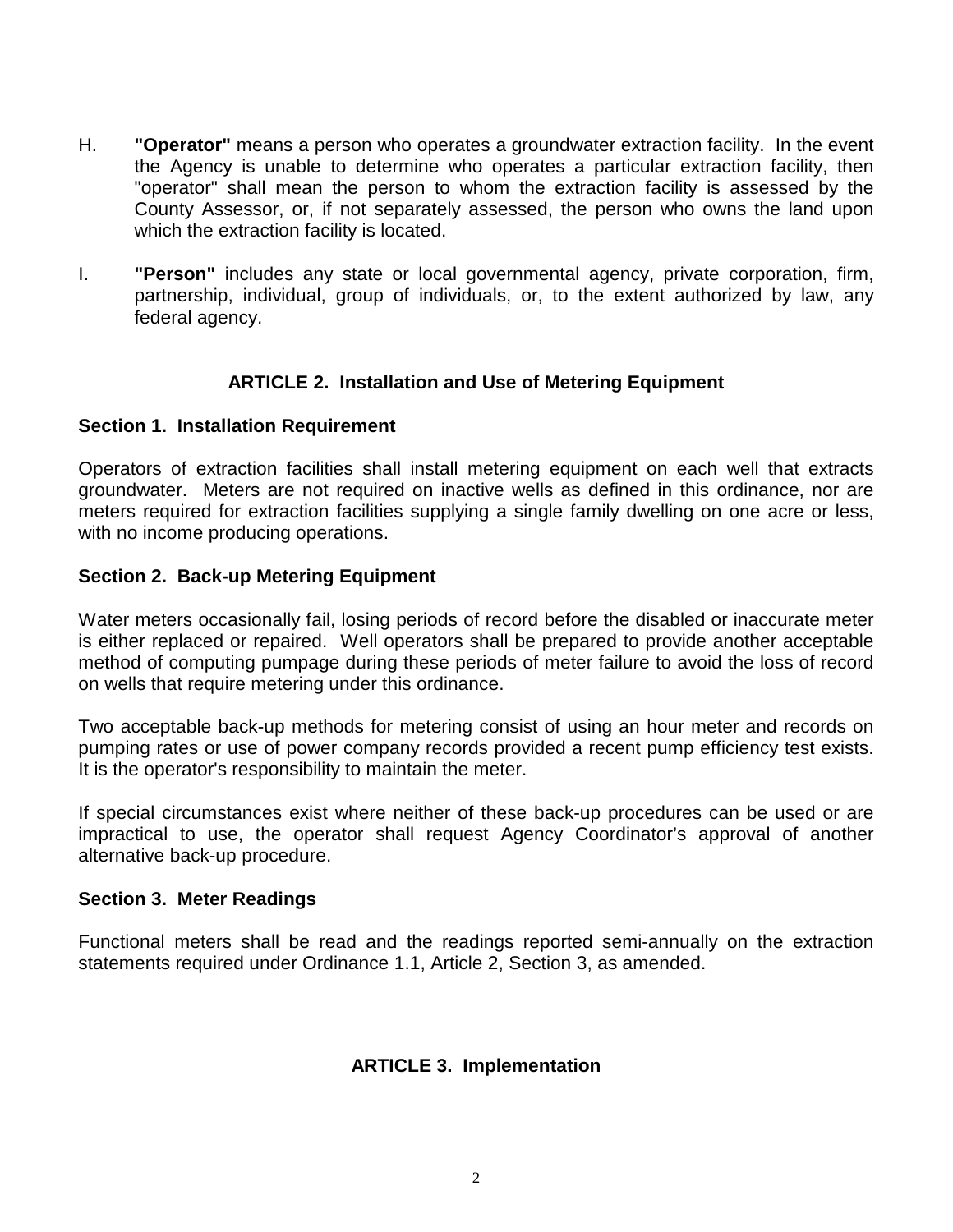## **Section 1. Metering information**

The Agency will obtain current information from meter manufacturers, distributors, or installers on meter specifications, availability and cost and will make this information available to well owners and operators on request.

## **Section 2. Notification of Metering Equipment Requirement**

Operators will be notified in writing of the metering equipment requirement following adoption of this ordinance by the Agency's Board of Directors.

### **Section 3. Installation of Metering Equipment**

Non-exempt well operators will be required to install metering equipment on said wells by July 1, 1994.

# **Section 4. Inspection of Metering Equipment**

The Agency may inspect metering equipment installations for compliance with this ordinance at any reasonable time.

# **ARTICLE 4. Altering Metering Equipment**

Any person who alters, removes, resets, adjusts, manipulates, obstructs or in any manner interferes or tampers with or procures or causes or directs any person to alter, remove, reset, adjust, manipulate, obstruct or in any manner interfere or tamper with any metering equipment affixed to any groundwater extraction facility required by this act, so as to cause said metering equipment to improperly or inaccurately measure and record said groundwater extraction is guilty of an intentional violation of this ordinance as described in Article 5.

# **ARTICLE 5. Appeals**

Any operator aggrieved by a decision or determination made by the Agency Coordinator may appeal to the Board within thirty (30) calendar days thereof by filing with the Agency Coordinator a written request that the Board review the decision of the Agency Coordinator. The Board shall act on the appeal within 120 days after the filing.

### **ARTICLE 6. Penalties**

Any operator or person who intentionally violates any provision of this ordinance shall be guilty of an infraction and may be required to pay a fine to the Agency not to exceed five hundred dollars (\$500).